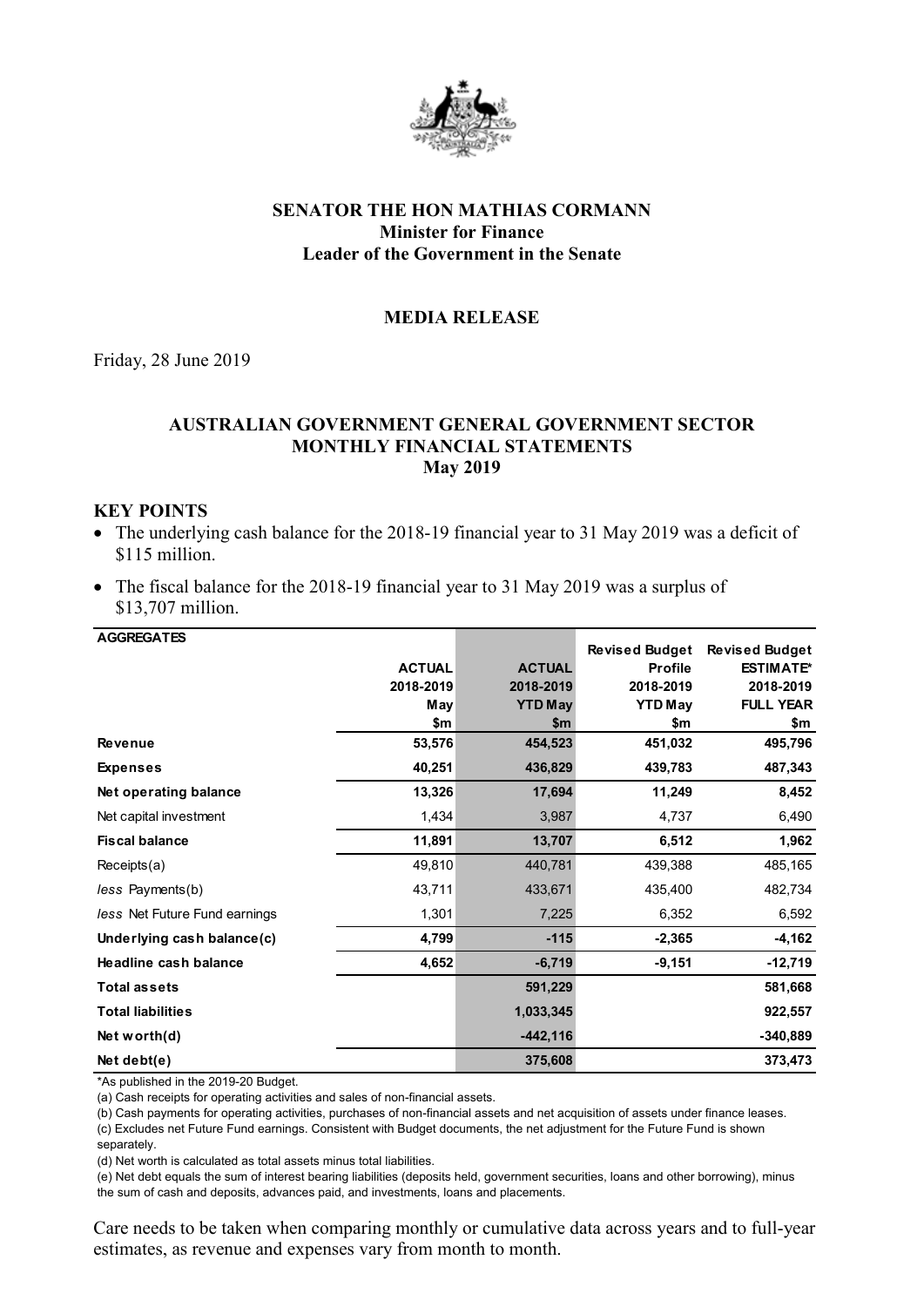Comparators for the May 2019 monthly financial statements are based on the 2018-19 estimates that were revised as part of the 2019-20 Budget (released on 2 April 2019).

# **FISCAL OUTCOMES**

# **Underlying Cash Balance**

The underlying cash balance for the financial year to 31 May 2019 was a deficit of \$115 million, which is \$2,249 million lower than the 2018-19 Revised Budget profile deficit of \$2,365 million.

# • **Receipts**

Total receipts were \$1,394 million higher than the 2018-19 Revised Budget profile.

## • **Payments**

Total payments were \$1,729 million lower than the 2018-19 Revised Budget profile.

### **Net Operating Balance**

The net operating balance for the year to 31 May 2019 was a surplus of \$17,694 million, which is \$6,445 million higher than the 2018-19 Revised Budget profile surplus of \$11,249 million. The difference results from higher than expected revenue and lower expenses.

### **Fiscal Balance**

The fiscal balance for the year to 31 May 2019 was a surplus of \$13,707 million, which is \$7,195 million higher than the 2018-19 Revised Budget profile surplus of \$6,512 million. The difference results from higher than expected revenue, lower expenses and lower net capital investments.

## **Assets and Liabilities**

As at 31 May 2019:

- net worth is negative \$442,116 million;
- net debt is \$375,608 million; and
- net financial liabilities are \$647,813 million.

Senator the Hon. Mathias Cormann Rosemary Huxtable PSM Minister for Finance Secretary

Department of Finance

**Media Contacts Karen Wu 0428 350 139**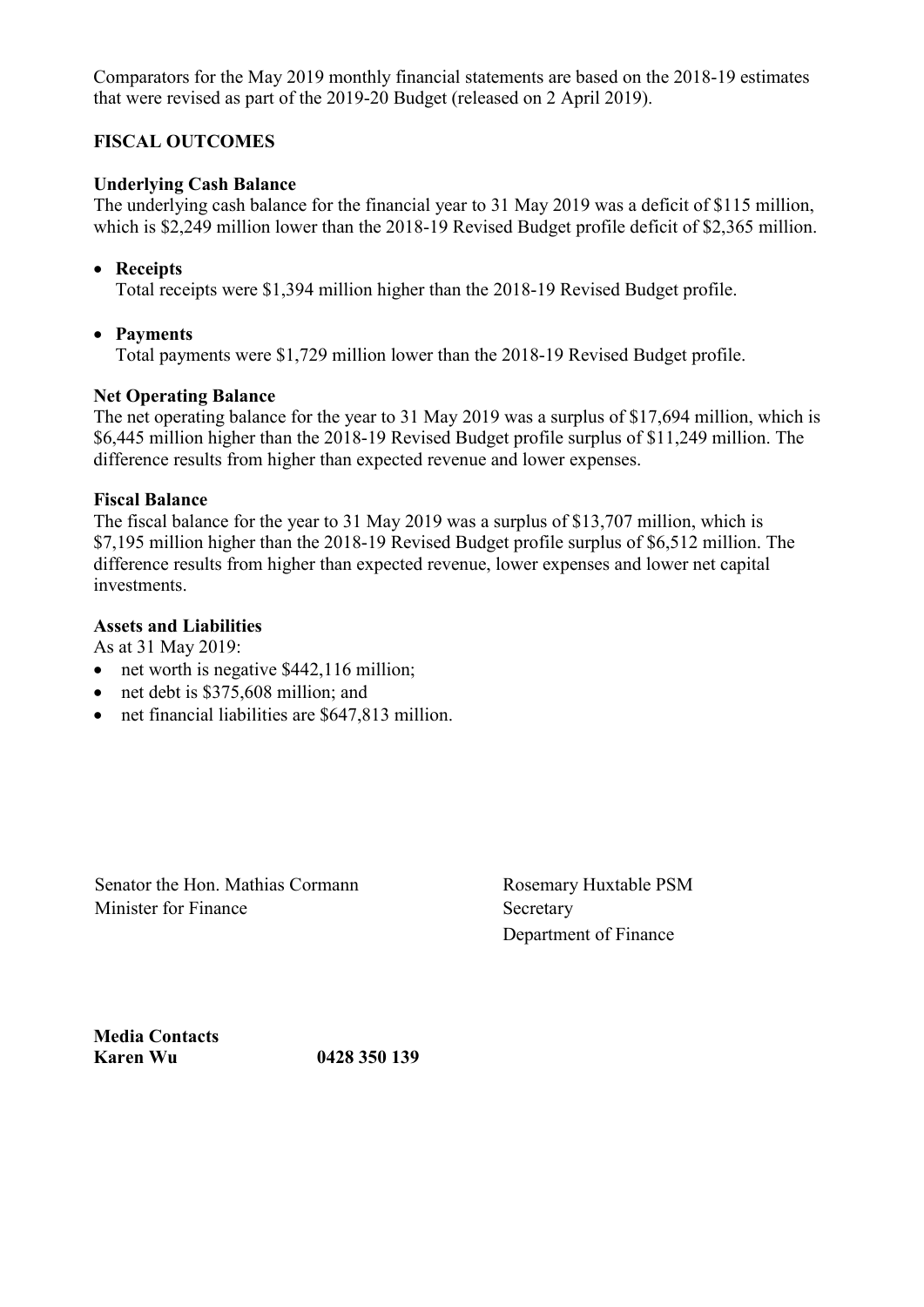## **Australian Government general government sector operating statement**

|                                                                |      | <b>ACTUAL</b><br>2018-2019<br>May | <b>ACTUAL</b><br>2018-2019<br><b>YTD May</b> | <b>Revised Budget</b><br>Profile<br>2018-2019<br><b>YTD May</b> | <b>Revised Budget</b><br><b>ESTIMATE*</b><br>2018-2019<br><b>FULL YEAR</b> |
|----------------------------------------------------------------|------|-----------------------------------|----------------------------------------------|-----------------------------------------------------------------|----------------------------------------------------------------------------|
|                                                                | Note | \$m                               | \$m                                          | \$m                                                             | \$m                                                                        |
| Revenue                                                        |      |                                   |                                              |                                                                 |                                                                            |
| <b>Taxation revenue</b>                                        | 1,2  | 49,580                            | 421,689                                      | 419,975                                                         | 459,085                                                                    |
| Sales of goods and services<br>Interest income                 |      | 1,001<br>378                      | 11,719<br>4,108                              | 11,351<br>4,013                                                 | 13,455                                                                     |
| Dividend income                                                |      | 1,389                             | 7,291                                        | 6,085                                                           | 4,837<br>7,718                                                             |
| Other                                                          |      | 1,229                             | 9,715                                        | 9,608                                                           | 10,701                                                                     |
| <b>Total revenue</b>                                           |      | 53,576                            | 454,523                                      | 451,032                                                         | 495,796                                                                    |
| <b>Expenses</b>                                                |      |                                   |                                              |                                                                 |                                                                            |
| Gross operating expenses                                       |      |                                   |                                              |                                                                 |                                                                            |
| Wages and salaries(a)                                          |      | 1,859                             | 18,178                                       | 18,794                                                          | 20,693                                                                     |
| Superannuation                                                 |      | 754                               | 8,411                                        | 8,200                                                           | 9,043                                                                      |
| Depreciation and amortisation                                  |      | 697                               | 7,913                                        | 7,990                                                           | 8,742                                                                      |
| Supply of goods and services                                   |      | 10,461                            | 104,229                                      | 105,906                                                         | 117,709                                                                    |
| Other operating expenses(a)                                    |      | 694                               | 6,431                                        | 6,263                                                           | 6,693                                                                      |
| Total gross operating expenses                                 |      | 14,465                            | 145,162                                      | 147,153                                                         | 162,881                                                                    |
| Superannuation interest expense                                |      | 787                               | 8,659                                        | 8,659                                                           | 9,447                                                                      |
| Interest expenses                                              |      | 1,403                             | 16,382                                       | 16,407                                                          | 18,375                                                                     |
| <b>Current transfers</b>                                       |      |                                   |                                              |                                                                 |                                                                            |
| Current grants                                                 |      | 10,656                            | 134,039                                      | 134,656                                                         | 148,852                                                                    |
| Subsidy expenses                                               |      | 929                               | 10,511                                       | 10,373                                                          | 11,367                                                                     |
| Personal benefits                                              |      | 10,712                            | 115,658                                      | 115,448                                                         | 125,230                                                                    |
| <b>Total current transfers</b>                                 |      | 22,298                            | 260,207                                      | 260,478                                                         | 285,449                                                                    |
| Capital transfers                                              |      |                                   |                                              |                                                                 |                                                                            |
| Mutually agreed w rite-dow ns                                  |      | 153                               | 1,156                                        | 1,211                                                           | 1,317                                                                      |
| Other capital grants                                           |      | 1,146                             | 5,263                                        | 5,876                                                           | 9,875                                                                      |
| Total capital transfers                                        |      | 1,299                             | 6,418                                        | 7,086                                                           | 11,192                                                                     |
| <b>Total expenses</b>                                          | 3    | 40,251                            | 436,829                                      | 439,783                                                         | 487,343                                                                    |
| Net operating balance                                          |      | 13,326                            | 17,694                                       | 11,249                                                          | 8,452                                                                      |
| Other economic flows                                           |      |                                   |                                              |                                                                 |                                                                            |
| - included in operating result                                 |      |                                   |                                              |                                                                 |                                                                            |
| Net w rite-dow ns of assets (including bad and doubtful debts) |      | $-756$                            | $-7,069$                                     | $-6,596$                                                        | $-8,049$                                                                   |
| Assets recognised for the first time                           |      | 28                                | 144                                          | 173                                                             | 189                                                                        |
| Actuarial revaluations                                         |      | 13                                | 165                                          | 170                                                             | 30                                                                         |
| Net foreign exchange gains                                     |      | $-425$                            | $-1,636$                                     | $-69$                                                           | $-208$                                                                     |
| Net sw ap interest received                                    |      | $-108$                            | $-550$                                       | $-445$                                                          | $-356$                                                                     |
| Market valuation of debt                                       |      | $-11,804$                         | $-38,862$                                    | $-21,875$                                                       | $-21,460$                                                                  |
|                                                                |      | $-1,240$                          | 3,800                                        | 410                                                             | 2,584                                                                      |
| Other gains/(losses)<br>Total other economic flows             |      |                                   |                                              |                                                                 |                                                                            |
| - included in operating result                                 |      | $-14,292$                         | -44,007                                      | $-28,232$                                                       | $-27,269$                                                                  |
| <b>Operating Result(b)</b>                                     |      | -967                              | $-26,313$                                    | $-16,983$                                                       | -18,816                                                                    |
| Non-owner movements in equity                                  |      |                                   |                                              |                                                                 |                                                                            |
| Revaluation of equity investments                              |      | 0                                 | -8                                           | $-12$                                                           | $-3,499$                                                                   |
| Actuarial revaluations                                         |      | 0                                 | $\mathbf{0}$                                 | 0                                                               | 1,441                                                                      |
| Other economic revaluations                                    |      | $-444$                            | 2,340                                        | 1,785                                                           | 25                                                                         |
| Total other economic flows - included in equity                |      | $-444$                            | 2,332                                        | 1,773                                                           | $-2,033$                                                                   |
| <b>Comprehensive result</b>                                    |      |                                   |                                              |                                                                 |                                                                            |
| - Total change in net worth                                    |      | $-1,410$                          | $-23,980$                                    | $-15,211$                                                       | $-20,849$                                                                  |
| Net operating balance                                          |      | 13,326                            | 17,694                                       | 11,249                                                          | 8,452                                                                      |
| Net acquisition of non-financial assets                        |      |                                   |                                              |                                                                 |                                                                            |
| Purchases of non-financial assets                              |      | 1,943                             | 11,761                                       | 11,888                                                          | 15,306                                                                     |
| less Sales of non-financial assets                             |      | 8                                 | 165                                          | 215                                                             | 194                                                                        |
| less Depreciation                                              |      | 697                               | 7,913                                        | 7,990                                                           | 8,742                                                                      |
| plus Change in inventories                                     |      | 200                               | 277                                          | 1,034                                                           | 118                                                                        |
| plus Other movements in non-financial assets                   |      | $-3$                              | 26                                           | 19                                                              | 2                                                                          |
| Total net acquisition of non-financial assets                  |      | 1,434                             | 3,987                                        | 4,737                                                           | 6,490                                                                      |
| Fiscal balance (Net lending/borrowing)(c)                      |      | 11,891                            | 13,707                                       | 6,512                                                           | 1,962                                                                      |

\*As published in the 2019-20 Budget.

(a) Consistent with Australian Bureau of Statistics' (ABS) Government Finance Statistics (GFS) classification, other employee related expenses are reported under other operating expenses. Total employee expenses equal wages and salaries plus other operating expenses.

(b) Operating result under Australian Accounting Standards.

(c) The term fiscal balance is not used by the ABS.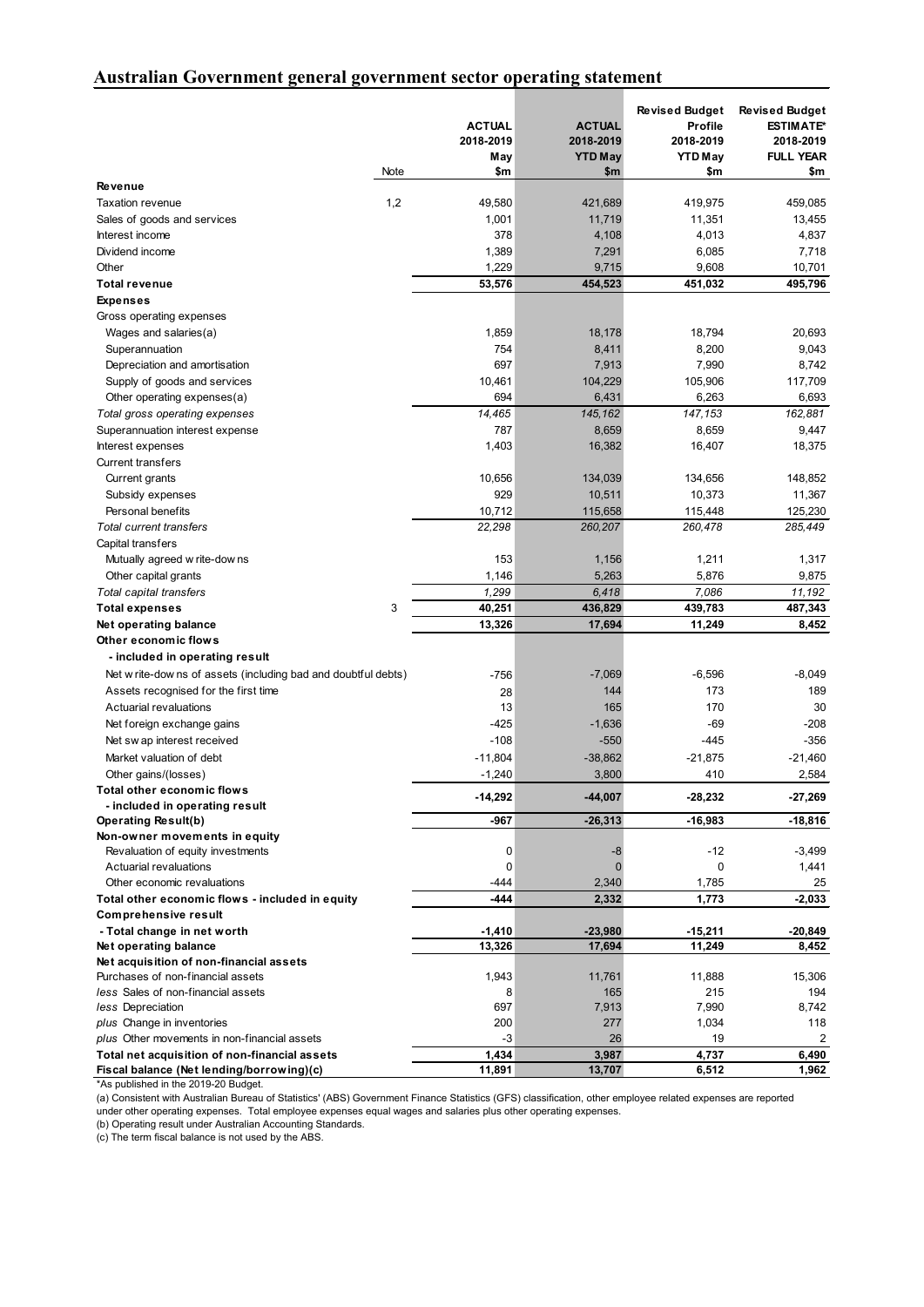#### **Australian Government general government sector balance sheet**

|                                             |               | <b>Revised Budget</b> |
|---------------------------------------------|---------------|-----------------------|
|                                             | <b>ACTUAL</b> | <b>ESTIMATE*</b>      |
|                                             | as at         | as at                 |
|                                             | 31 May 2019   | 30 June 2019          |
|                                             | \$m           | \$m                   |
| <b>Assets</b>                               |               |                       |
| <b>Financial assets</b>                     |               |                       |
| Cash and deposits                           | 7,104         | 7,563                 |
| Advances paid                               | 67,430        | 71,008                |
| Investments, loans and placements           | 189,501       | 175,216               |
| Other receivables                           | 59,631        | 55,700                |
| Equity investments                          |               |                       |
| Investments in other public sector entities | 56,370        | 52,907                |
| Equity accounted investments                | 3,309         | 3,405                 |
| Investments - shares                        | 58,557        | 66,000                |
| <b>Total financial assets</b>               | 441,902       | 431,799               |
| Non-financial assets                        |               |                       |
| Land                                        | 11,603        | 11,586                |
| <b>Buildings</b>                            | 26,595        | 27,072                |
| Plant, equipment and infrastructure         | 81,608        | 81,742                |
| <b>Inventories</b>                          | 8,466         | 8,397                 |
| <b>Intangibles</b>                          | 8,502         | 9,039                 |
| Investment properties                       | 176           | 193                   |
| <b>Biological assets</b>                    | 18            | 20                    |
| Heritage and cultural assets                | 11,602        | 11,604                |
| Assets held for sale                        | 699           | 183                   |
| Other non-financial assets                  | 58            | 34                    |
| Total non-financial assets                  | 149,327       | 149,869               |
| <b>Total assets</b>                         | 591,229       | 581,668               |
| <b>Liabilities</b>                          |               |                       |
| Interest bearing liabilities                |               |                       |
| Deposits held                               | 310           | 381                   |
| Government securities                       | 620,626       | 608,637               |
| Loans                                       | 17,228        | 16,742                |
| Other borrow ing                            | 1,480         | 1,499                 |
| Total interest bearing liabilities          | 639,644       | 627,260               |
| Provisions and payables                     |               |                       |
| Superannuation liability(a)                 | 322,324       | 223,720               |
| Other employee liabilities                  | 20,050        | 20,166                |
| Suppliers payables                          | 8,507         | 6,027                 |
| Personal benefits payables                  | 2,659         | 3,389                 |
| Subsidies payables                          | 495           | 519                   |
| Grants payables                             | 2,180         | 3,539                 |
| Other payables                              | 1,804         | 2,316                 |
| Provisions                                  | 35,682        | 35,622                |
| Total provisions and payables               | 393,701       | 295,297               |
| <b>Total liabilities</b>                    | 1,033,345     | 922,557               |
| Net worth(b)                                | $-442, 116$   | $-340,889$            |
| Net financial worth(c)                      | $-591,443$    | -490,758              |
| Net financial liabilities(d)                | 647,813       | 543,665               |
|                                             | 375,608       | 373,473               |
| Net debt $(e)$                              |               |                       |

\*As published in the 2019-20 Budget.

(a) For budget reporting purposes, a discount rate applied by actuaries in preparing Long Term Cost Reports is used to value the superannuation liability. This reduces the volatility in reported liabilities that would occur from year to year if the long-term government bond rate were used. Consistent with Australian Accounting Standards, the long-term government bond rate as at 30 June, that best matches each individual scheme's liability duration, is used to calculate the superannuation liability for the purpose of actuals reporting. (b) Net worth equals total assets minus total liabilities.

(c) Net financial worth equals total financial assets minus total liabilities.

(d) Net financial liabilities equals total liabilities less financial assets other than investments in other public sector entities.

(e) Net debt equals the sum of interest bearing liabilities (deposits held, government securities, loans and other borrowing), minus the sum of cash and deposits, advances paid, and investments, loans and placements.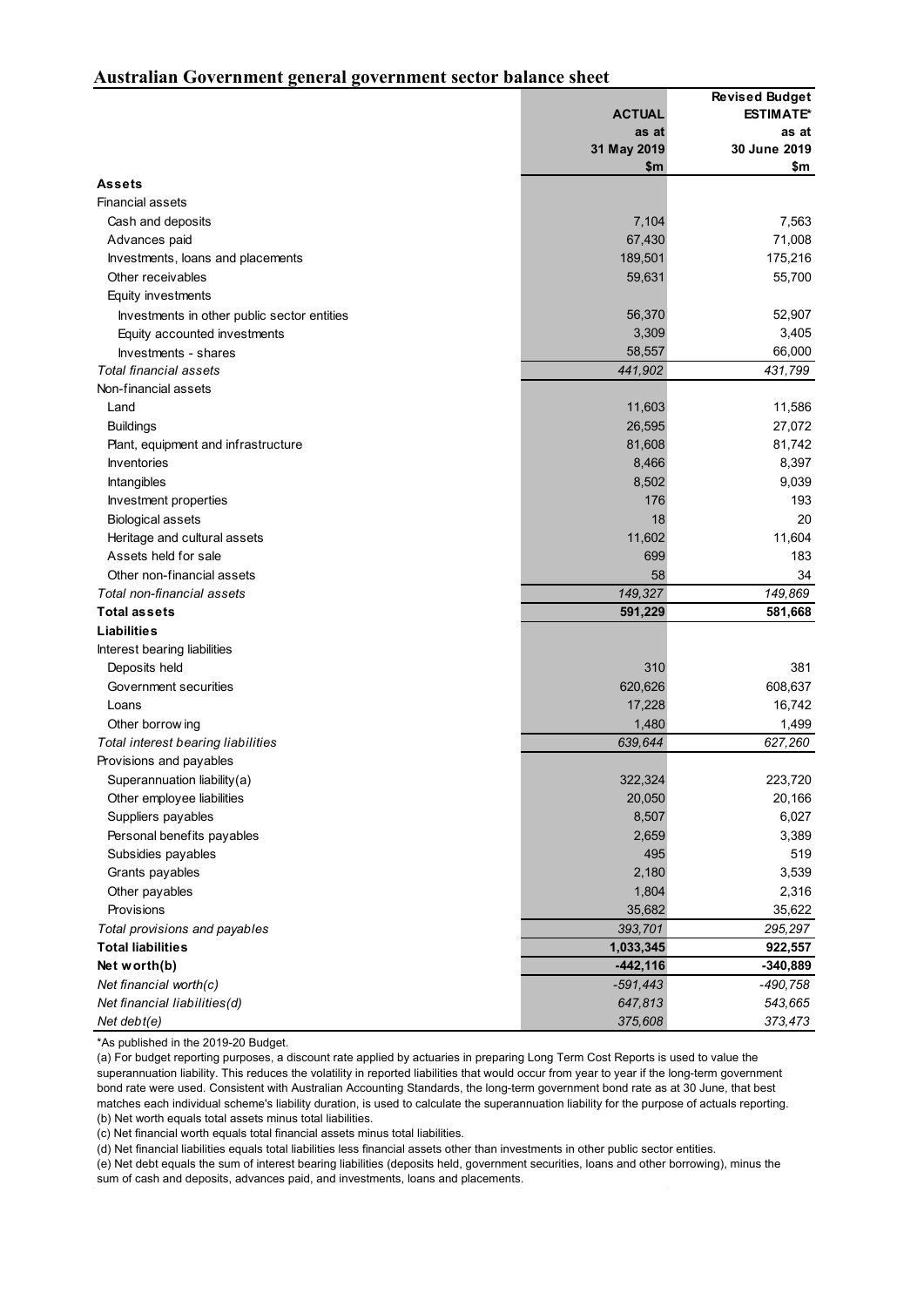# **Australian Government general government sector cash flow statement(a)**

|                                                            | <b>ACTUAL</b><br>2018-2019<br>May<br>\$m | <b>ACTUAL</b><br>2018-2019<br><b>YTD May</b> | <b>Profile</b><br>2018-2019<br><b>YTD May</b> | <b>Revised Budget Revised Budget</b><br><b>ESTIMATE*</b><br>2018-2019<br><b>FULL YEAR</b> |
|------------------------------------------------------------|------------------------------------------|----------------------------------------------|-----------------------------------------------|-------------------------------------------------------------------------------------------|
| Cash receipts from operating activities                    |                                          | \$m                                          | \$m                                           | \$m                                                                                       |
| Taxes received                                             | 46,084                                   | 407,334                                      | 406,971                                       | 448,821                                                                                   |
| Receipts from sales of goods and services                  | 1,349                                    | 11,484                                       | 11,149                                        | 13,467                                                                                    |
| Interest receipts                                          | 325                                      | 3,706                                        | 3,803                                         | 4,412                                                                                     |
| Dividends and income tax equivalents                       | 1,294                                    | 8,207                                        | 7,037                                         | 7,175                                                                                     |
| Other receipts                                             | 751                                      | 9,469                                        | 9,768                                         | 10,643                                                                                    |
| <b>Total operating receipts</b>                            | 49,803                                   | 440,201                                      | 438,728                                       | 484,518                                                                                   |
| Cash payments for operating activities                     |                                          |                                              |                                               |                                                                                           |
| Payments for employees                                     | $-3,280$                                 | $-26,606$                                    | $-26,923$                                     | $-29,603$                                                                                 |
| Payments for goods and services                            | $-10,141$                                | $-102,944$                                   | $-103,886$                                    | $-116,831$                                                                                |
| Grants and subsidies paid                                  | $-13,178$                                | $-151,186$                                   | $-151,700$                                    | $-170,609$                                                                                |
| Interest paid                                              | $-2,612$                                 | $-17,829$                                    | $-17,982$                                     | $-18,491$                                                                                 |
| Personal benefit payments                                  | $-11,683$                                | $-117,321$                                   | $-117,524$                                    | $-125,961$                                                                                |
| Other payments                                             | $-584$                                   | $-5,962$                                     | $-6,018$                                      | $-6,358$                                                                                  |
| <b>Total operating payments</b>                            | $-41,477$                                | $-421,848$                                   | $-424,033$                                    | $-467,853$                                                                                |
| Net cash flows from operating activities                   | 8,327                                    | 18,353                                       | 14,695                                        | 16,665                                                                                    |
| Cash flows from investments in<br>non-financial assets     |                                          |                                              |                                               |                                                                                           |
| Sales of non-financial assets                              | 7                                        | 580                                          | 660                                           | 647                                                                                       |
| Purchases of non-financial assets                          | $-2,234$                                 | $-11,821$                                    | $-11,367$                                     | $-14,881$                                                                                 |
| Net cash flows from investments in<br>non-financial assets | $-2,227$                                 | $-11,241$                                    | $-10,708$                                     | $-14,234$                                                                                 |
| Net cash flows from investments in                         |                                          |                                              |                                               |                                                                                           |
| financial assets for policy purposes                       | $-1,448$                                 | $-13,829$                                    | $-13,139$                                     | $-15,149$                                                                                 |
| Cash flows from investments in                             |                                          |                                              |                                               |                                                                                           |
| financial assets for liquidity purposes                    |                                          |                                              |                                               |                                                                                           |
| Increase in investments                                    | $-10,577$                                | 465                                          | 1,854                                         | 1,979                                                                                     |
| Net cash flows from investments in                         |                                          |                                              |                                               |                                                                                           |
| financial assets for liquidity purposes                    | $-10,577$                                | 465                                          | 1,854                                         | 1,979                                                                                     |
| Cash flows from financing activities                       |                                          |                                              |                                               |                                                                                           |
| Borrow ing (net)                                           | 7,112                                    | 9,774                                        | 10,232                                        | 14,401                                                                                    |
| Other financing (net)                                      | $-627$                                   | $-3,210$                                     | $-3,175$                                      | $-2,878$                                                                                  |
| Net cash flows from financing activities                   | 6,485                                    | 6,564                                        | 7,058                                         | 11,523                                                                                    |
| Net increase/(decrease) in cash held                       | 560                                      | 313                                          | $-239$                                        | 783                                                                                       |
| GFS cash surplus(+)/deficit(-)(b)                          | 6,100                                    | 7,112                                        | 3,988                                         | 2,430                                                                                     |
| less Finance leases and similar arrangements(c)            | 0                                        | $\mathbf 2$                                  | 0                                             | 0                                                                                         |
| less Net Future Fund earnings                              | 1,301                                    | 7,225                                        | 6,352                                         | 6,592                                                                                     |
| Equals underlying cash balance(d)                          | 4,799                                    | -115                                         | $-2,365$                                      | -4,162                                                                                    |
| plus Net cash flows from investments in                    |                                          |                                              |                                               |                                                                                           |
| financial assets for policy purposes                       | $-1,448$                                 | $-13,829$                                    | $-13,139$                                     | $-15,149$                                                                                 |
| plus Net Future Fund earnings                              | 1,301                                    | 7,225                                        | 6,352                                         | 6,592                                                                                     |
| Equals headline cash balance                               | 4,652                                    | $-6,719$                                     | $-9,151$                                      | $-12,719$                                                                                 |

\*As published in the 2019-20 Budget.

(a) A positive number denotes a cash inflow; a negative number denotes a cash outflow.

(b) GFS cash surplus/deficit equals net cash flows from operating activities and investments in non-financial assets.

(c) The acquisition of assets under finance leases worsens the underlying cash balance. The disposal of assets previously held under

finance leases improves the underlying cash balance.

(d) The term underlying cash balance is not used by the Australian Bureau of Statistics.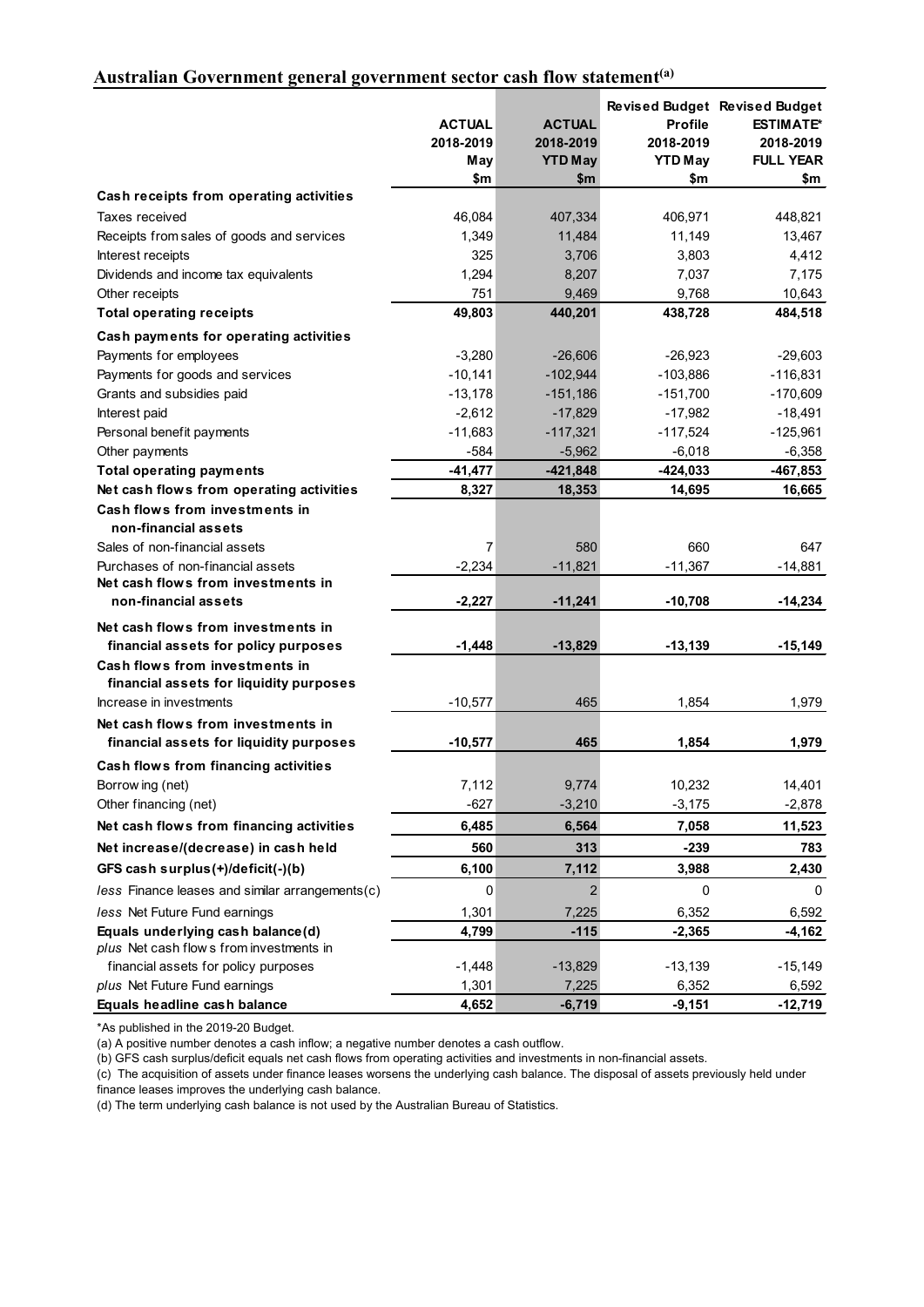# **Note 1: Income Tax**

|                                                   | <b>ACTUAL</b><br>2018-2019<br>May<br>\$m | <b>ACTUAL</b><br>2018-2019<br><b>YTD May</b><br>\$m | <b>Profile</b><br>2018-2019<br><b>YTD May</b><br>\$m | <b>Revised Budget Revised Budget</b><br><b>ESTIMATE*</b><br>2018-2019<br><b>FULL YEAR</b><br>\$m |
|---------------------------------------------------|------------------------------------------|-----------------------------------------------------|------------------------------------------------------|--------------------------------------------------------------------------------------------------|
| Individuals and other withholding taxes           |                                          |                                                     |                                                      |                                                                                                  |
| Gross income tax withholding                      | 19,974                                   | 190,958                                             | 190,950                                              | 207,600                                                                                          |
| Gross other individuals                           | 8,651                                    | 48,543                                              | 46.090                                               | 50,200                                                                                           |
| less Refunds                                      | 1,839                                    | 28,504                                              | 28,416                                               | 29,500                                                                                           |
| Total individuals and other w ithholding taxation | 26,786                                   | 210,997                                             | 208,624                                              | 228,300                                                                                          |
| Fringe benefits tax                               | 194                                      | 3,830                                               | 3.912                                                | 3,870                                                                                            |
| Company tax                                       | 10,885                                   | 85,153                                              | 84,513                                               | 95,600                                                                                           |
| Superannuation fund taxes                         | 575                                      | 10,738                                              | 10.898                                               | 11,320                                                                                           |
| Petroleum resource rent tax                       | 2                                        | 1,249                                               | 1,234                                                | 1,250                                                                                            |
| Total income taxation revenue                     | 38,441                                   | 311,967                                             | 309,180                                              | 340,340                                                                                          |

\*As published in the 2019-20 Budget.

# **Note 2: Indirect Tax**

|                                        |               |                |                | <b>Revised Budget Revised Budget</b> |
|----------------------------------------|---------------|----------------|----------------|--------------------------------------|
|                                        | <b>ACTUAL</b> | <b>ACTUAL</b>  | <b>Profile</b> | <b>ESTIMATE*</b>                     |
|                                        | 2018-2019     | 2018-2019      | 2018-2019      | 2018-2019                            |
|                                        | May           | <b>YTD May</b> | <b>YTD May</b> | <b>FULL YEAR</b>                     |
|                                        | \$m           | \$m            | \$m            | \$m                                  |
| Goods and services tax                 | 6,898         | 63,734         | 64.354         | 68,065                               |
| Wine equalisation tax                  | 93            | 915            | 921            | 1,030                                |
| Luxury car tax                         | 53            | 628            | 600            | 640                                  |
| Excise duty                            | 1,792         | 21,597         | 21,580         | 23,370                               |
| Customs duty                           | 1,216         | 14,331         | 14,826         | 16,520                               |
| Other indirect tax                     | 1.087         | 8,518          | 8,515          | 9,120                                |
| <b>Total indirect taxation revenue</b> | 11,139        | 109,723        | 110,795        | 118,745                              |

\*As published in the 2019-20 Budget.

# **Note 3: Total expenses by function**

|                                               |               |                | <b>Revised Budget</b> |
|-----------------------------------------------|---------------|----------------|-----------------------|
|                                               | <b>ACTUAL</b> | <b>ACTUAL</b>  | <b>ESTIMATE*</b>      |
|                                               | 2018-2019     | 2018-2019      | 2018-2019             |
|                                               | May           | <b>YTD May</b> | <b>FULL YEAR</b>      |
|                                               | \$m           | $\mathsf{sm}$  | \$m                   |
| <b>Expenses by function</b>                   |               |                |                       |
| General public services                       | 2,302         | 24,883         | 26,048                |
| Defence                                       | 3,021         | 29,075         | 31,014                |
| Public order and safety                       | 505           | 5,128          | 5,760                 |
| Education                                     | 2,136         | 32,861         | 34,773                |
| Health                                        | 6,777         | 70,099         | 80,569                |
| Social security and welfare                   | 14,025        | 154,194        | 172,749               |
| Housing and community amenities               | 432           | 4,094          | 5,278                 |
| Recreation and culture                        | 377           | 3,399          | 3,988                 |
| Fuel and energy                               | 692           | 6,986          | 7,956                 |
| Agriculture, forestry and fishing             | 192           | 2,160          | 3,149                 |
| Mining, manufacturing and construction        | 140           | 2,316          | 2,592                 |
| Transport and communication                   | 758           | 5,071          | 8,105                 |
| Other economic affairs                        | 848           | 8,637          | 10,281                |
| Other purposes                                |               |                |                       |
| Public debt interest                          | 1,423         | 15,748         | 17,154                |
| Nominal superannuation interest               | 787           | 8,659          | 9,447                 |
| General purpose inter-government transactions | 5,530         | 62,982         | 69,698                |
| Natural disaster relief                       | 305           | 537            | 775                   |
| Contingency reserve                           | 0             | $\Omega$       | $-1,993$              |
| <b>Total expenses</b>                         | 40,251        | 436,829        | 487,343               |

\*As published in the 2019-20 Budget.